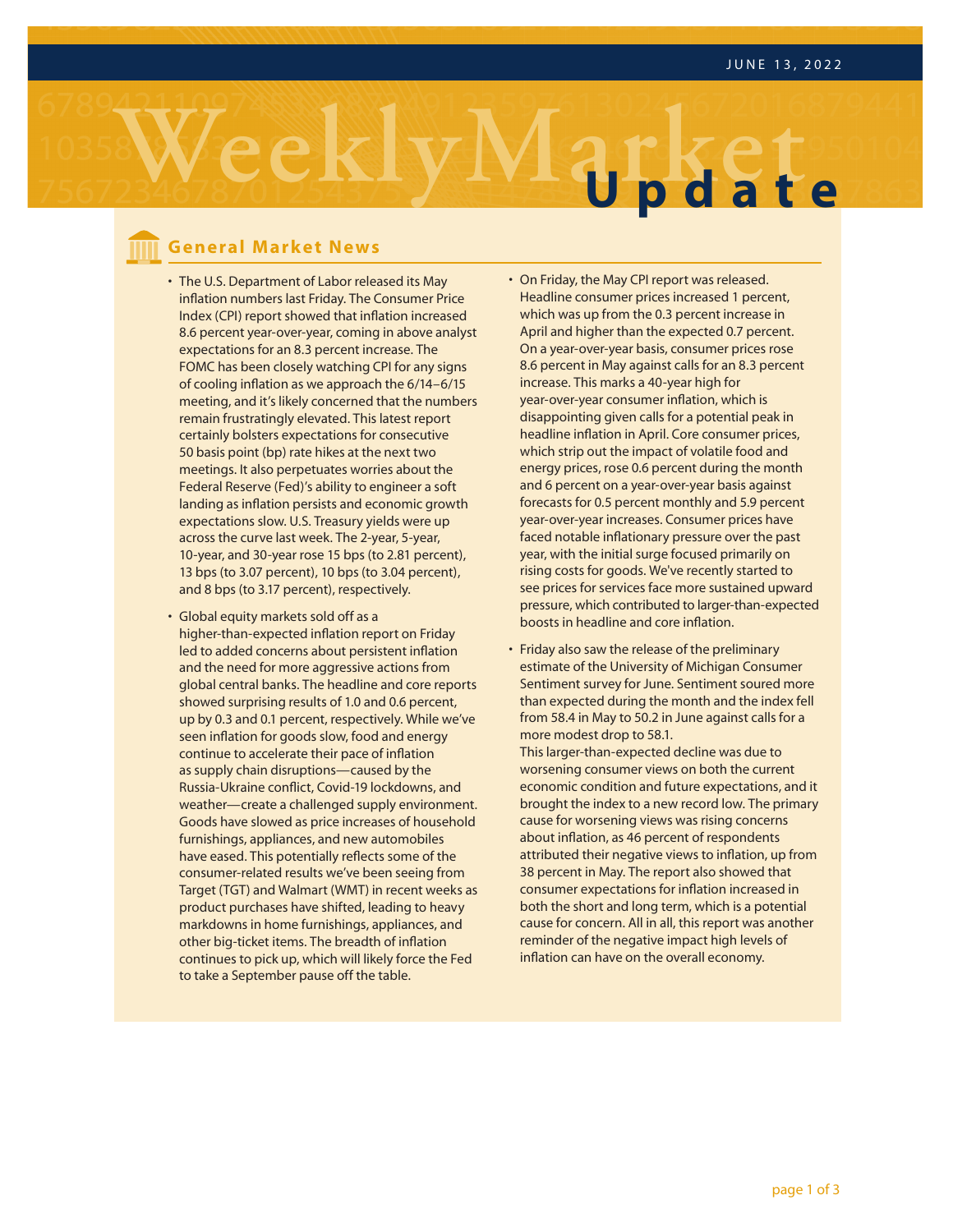# **Market Index Performance Data**

### **EQUITIES**

| <b>Index</b>                 | <b>Week-to-Date</b> | <b>Month-to-Date</b> | <b>Year-to-Date</b> | 12-Month |
|------------------------------|---------------------|----------------------|---------------------|----------|
| S&P 500                      | $-5.04$             | $-13.62$             | $-17.60$            | $-6.83$  |
| Nasdaq Composite             | $-5.59$             | $-20.12$             | $-27.26$            | $-18.84$ |
| <b>DJIA</b>                  | $-4.56$             | $-9.05$              | $-12.78$            | $-7.19$  |
| <b>MSCI EAFE</b>             | $-4.65$             | $-10.51$             | $-15.80$            | $-16.06$ |
| <b>MSCI Emerging Markets</b> | $-0.53$             | $-7.10$              | $-13.58$            | $-21.88$ |
| Russell 2000                 | $-4.37$             | $-12.83$             | $-19.39$            | $-22.04$ |

*Source: Bloomberg, as of June 10, 2022*

### **FIXED INCOME**

| <b>Index</b>          | <b>Month-to-Date</b> | Year-to-Date | 12-Month |
|-----------------------|----------------------|--------------|----------|
| U.S. Broad Market     | $-1.90$              | $-10.65$     | $-10.50$ |
| U.S. Treasury         | $-1.68$              | $-9.87$      | $-9.60$  |
| U.S. Mortgages        | $-2.06$              | $-9.20$      | $-9.58$  |
| <b>Municipal Bond</b> | $-0.81$              | $-8.22$      | $-8.16$  |

*Source: Morningstar Direct, as of June 10, 2022*

## **What to Look Forward To**

On Tuesday, the Producer Price Index report for May is set to be released. As was the case with consumer inflation, producer inflation is expected to remain high. Headline producer prices are expected to increase 0.8 percent during the month and 10.8 percent on a year-over-year basis. Core producer prices, which strip out the impact of food and energy prices, are set to increase 0.6 percent during the month and 8.6 percent on a year-over-year basis. Producer prices have faced persistent inflationary pressure over the past year, driven, in large part, by rising material costs and tangled global supply chains. If estimates hold, this report would be another sign that inflationary pressure remains high throughout the economy despite recent efforts from the Fed to tighten monetary policy to combat inflation. Given the prospects for continued high inflation in the months ahead, the Fed is expected to focus on tighter policy throughout the year and into 2023.

On Wednesday, the May retail sales report will be released. Retail sales are expected to increase 0.2 percent during the month, following a 0.9 percent increase in April. Core retail sales, which strip out the impact of volatile auto and gas sales, are set to increase by a more solid 0.5 percent following a 1 percent increase in April. Retail sales have held up well in 2022 following a lull in sales last December. If estimates hold, this would mark five consecutive months of retail sales growth. The consistent sales growth is a positive sign for the health of the economy given the importance of consumer spending on overall economic activity. The sales growth throughout the year has been especially impressive given the headwinds created by health risks at the start of the year, sinking consumer confidence, and persistently high levels of consumer inflation.

Wednesday will also see the release of the National Association of Home Builders Housing Market Index for June. This measure of home builder confidence is